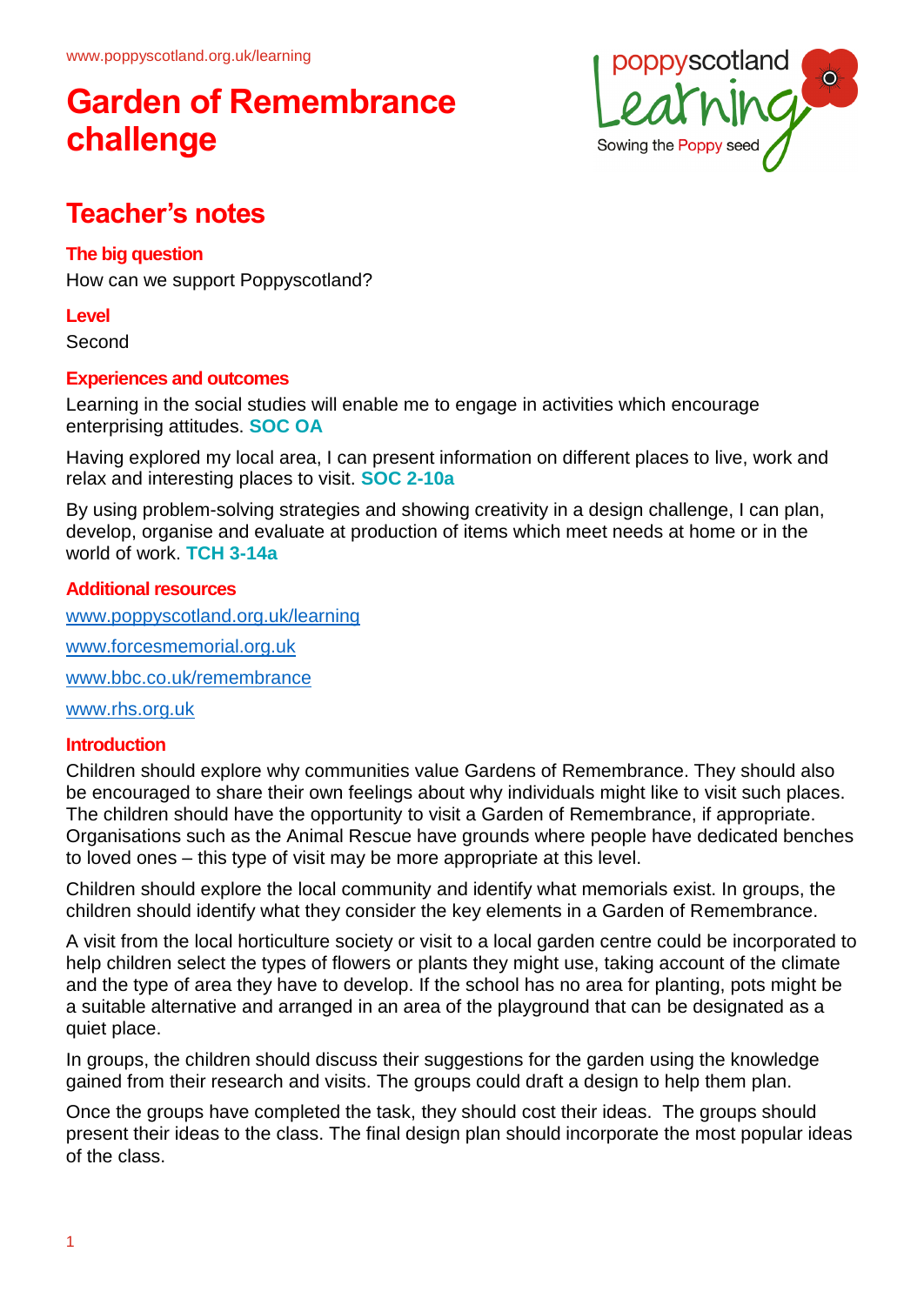

If an eco-committee exists in the school the class could present their project to this group and work with the committee to create the garden. A presentation should also be made to the head teacher, staff and other pupils at an assembly. This garden is for the whole school.

Once developed, the children should explore the possibility of messages being displayed or a mural which encompasses the ethos of Poppyscotland. This opportunity should allow children to demonstrate their creativity in art and design and knowledge and understanding of the message of Poppyscotland.

A representative from the local community, Legion Scotland, local Territorial Army or Poppyscotland could be invited to open the garden. A garden party could also be organised as an extension to this project.

The children should be encouraged to record the progress of the project through photos and film footage.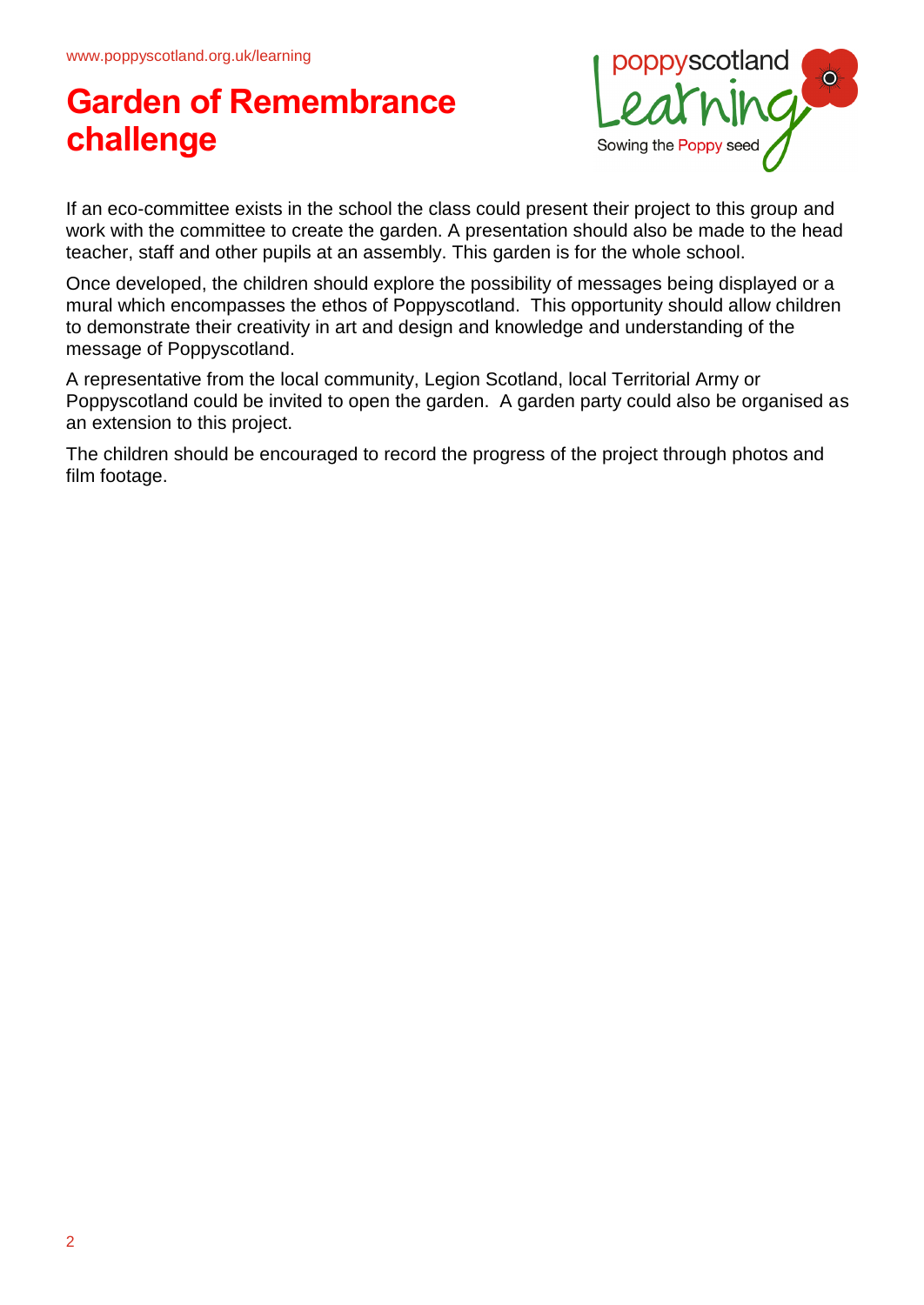

### **Your challenge**

A Garden of Remembrance is usually a quiet place set aside for people to visit and remember. It may include a memorial of some kind, an area to sit, a poppy garden and positive messages painted or displayed.

Choose an area of your school grounds that could be used to develop a Garden of Remembrance. Individually design the layout and contents.

In small groups agree the essential elements and then cost it using catalogues and the internet. Perhaps the pupil council could organise some fundraising? Each group will present their findings/ideas in a class conference, where the most popular ideas will be chosen for the final plan.

Once the plans have been agreed, record the garden using photos and film footage to show the progress made. This can then be shown at the official opening of the garden. Remember to invite local members of the community to come along and visit too.

### **Rules**

- Work in groups of three or four.
- Research information about gardens from the internet or ask advice from local garden centre.
- Everyone must contribute you may find it helpful to give roles.

### **Time**

- Research/plans 2 hours remember to take notes.
- Sharing design ideas in groups and preparing to present 1 hour.
- Class conference and voting for final design contents 1 hour.
- Garden planting and care could have a garden team allocated.

### **Learning intention**

I am learning about my local area and how parts of this space can be used effectively to remember others.

I am learning to work with others to design a garden that reflects the spirit of remembrance.

#### **Success criteria**

I will explore my local area to find a suitable place which can be used to create a Garden of Remembrance.

I will work in a team to create a garden that reflects the spirit of remembrance.